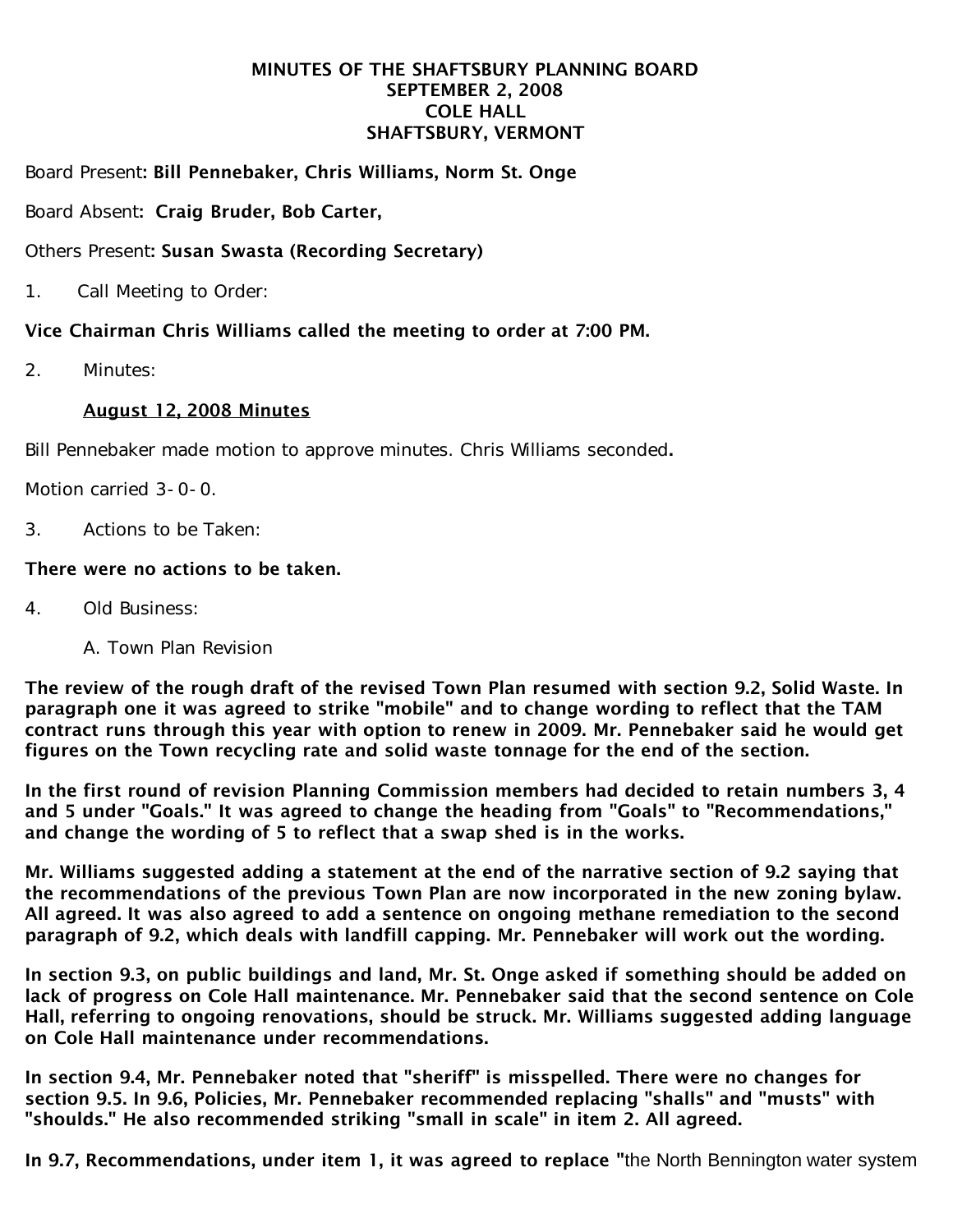reservoirs" with "open water which feeds the North Bennington water system." Under item 2, Commission members agreed to add a statement that any planned growth in the village center would require consideration of a sewer and water system. Revised figures on the number of water users and water system reserve capacity will be added to section 9.1.

A third recommendation on high speed Internet and cell phone service was added to 9.7. Commission members agreed on the importance of these services in supporting commercial and educational activity and in attracting and retaining a young population. A fourth recommendation was added on Cole Hall and the Town Garage. It states that the garage, located on a congested site and nearing the end of its useful life, should be replaced by a new facility at the Town landfill property. It also states that Cole Hall's deteriorating condition reflects poorly on the Town, so the building should be spruced up.

Section 10.1 was discussed next. Mr. Williams noted that this section requires updating, which will require getting figures from school reports and the school office. It was decided to leave Recommendation #1 as is.

There was discussion of the paragraph on child care centers. It was agreed to strike the last two sentences. It was also agreed to replace Recommendation #2 with new wording to the effect that it's too early to foresee the impact on child care services of incorporating pre-K into the public school system. The Town should monitor the new program to see that it provides an effective level of service.

Mr. Williams asked if they should add a recommendation on school consolidation. Mr. St. Onge suggested including something on monitoring school population. Mr. Williams said that they need demographic projections. He will talk to the School Board president, Betty Benedict, on this.

There were no changes to 11.1, 11.2, 11.3. In 11.4, on natural resources, Mr. Williams noted that it should be Shaftsbury Town Forest, not State Forest. Under 11.5, Mr. Pennebaker suggested adding something concerning a trail system and ATV's, to be based on the Ancient Roads study now underway. It was agreed to add a #4, recommending development of a Town-wide multi-use trail system.

In section 12, on housing, Mr. Williams suggested changing RANC to Regional Affordable Housing Corporation.

In section 13, on energy, Mr. Pennebaker suggested changing "enforced" to "encouraged" in the first paragraph. All agreed. It was also agreed to break up the current last paragraph and make it into a set of recommendations on tax abatement for low-energy consumption building and encouragement of energy conservation in retrofitting or constructing new Town facilities.

In section 14, on municipal finance, Mr. St. Onge stated that they need updated numbers for the first section. Mr. Williams said that Jim Sullivan of the Bennington County Regional Commission (BCRC), will help with this section, which is required by the state. Commission members agreed to add a recommendation on developing a strategic plan for Town facilities to the section on capital programming.

In section 15, Implementation Program, Mr. Williams suggested adding language on promoting energy efficiency and conservation to the fourth bullet point. Mr. St. Onge will number the bullet points. It was agreed to strike the bullet point on the Conservation Commission. Under the next bullet point, Mr. Pennebaker suggested adding language to the effect that work on a strategic plan for Town facilities should begin as soon as possible.

In section 16, on relationships with neighboring towns, Mr. Pennebaker recommended changing wording in the fourth paragraph to state that increase in truck traffic is a concern instead of